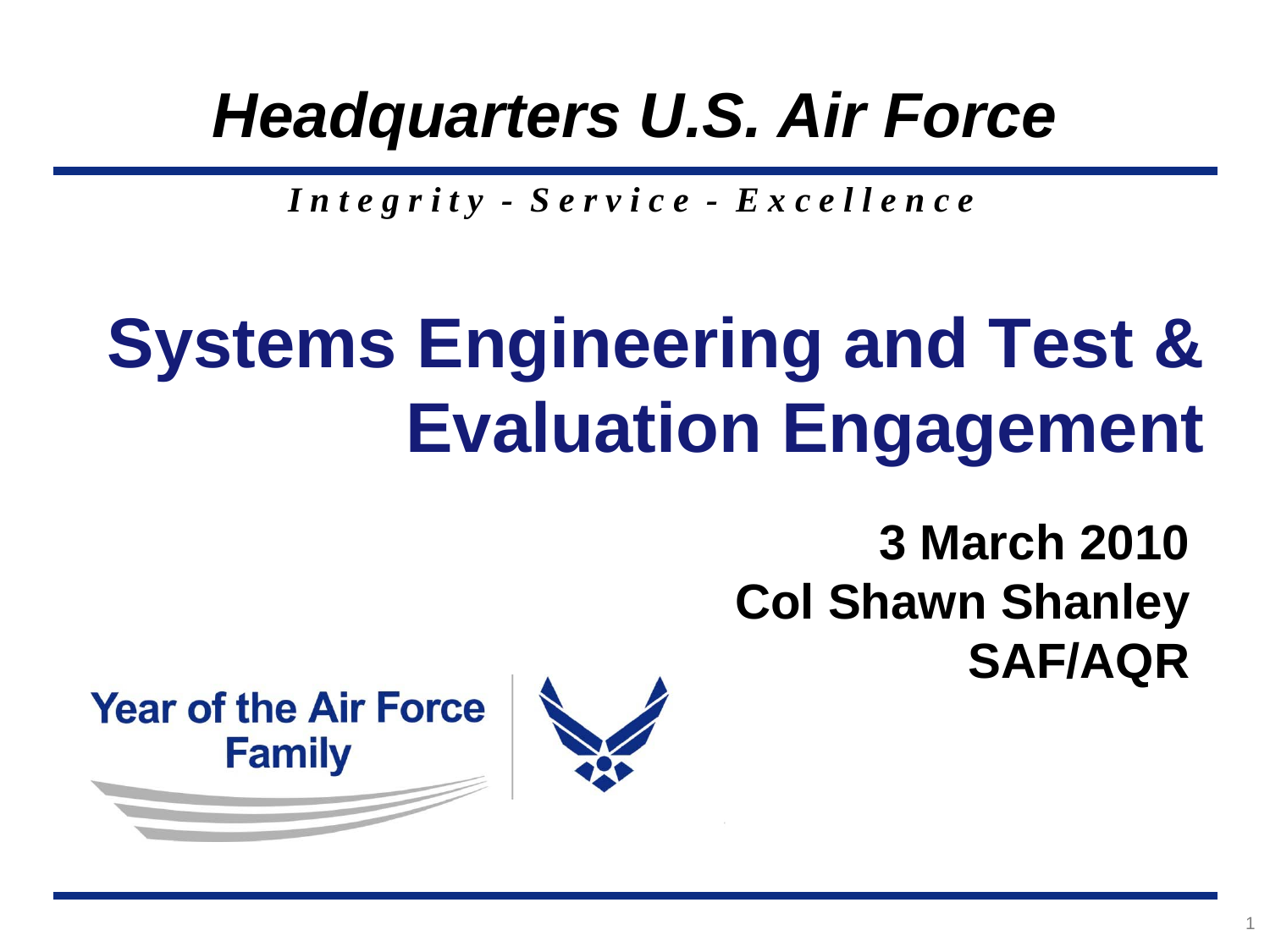



- **Change the way we think about requirements – upfront SE and T&E participation required**
- **Perception test done after the fact, temptation to skip T&E – T&E voice in Development Planning activity Pre-MS A insufficient**
- Get involved much earlier; address concepts/solutions to ensure **requirements unambiguous, testable, feasible, realistic, & measurable**
- Address not just system under test, but system of systems for **effectiveness**
- Collaboration with acquisition community and processes must be **early to influence strategies/plans; don't forget about reliability growth, info assurance, sustainment test needs**
- Show DP & PMs value T&E can bring "be part of solution" end of **cycle too late; ensure right people/right skills represent T&E**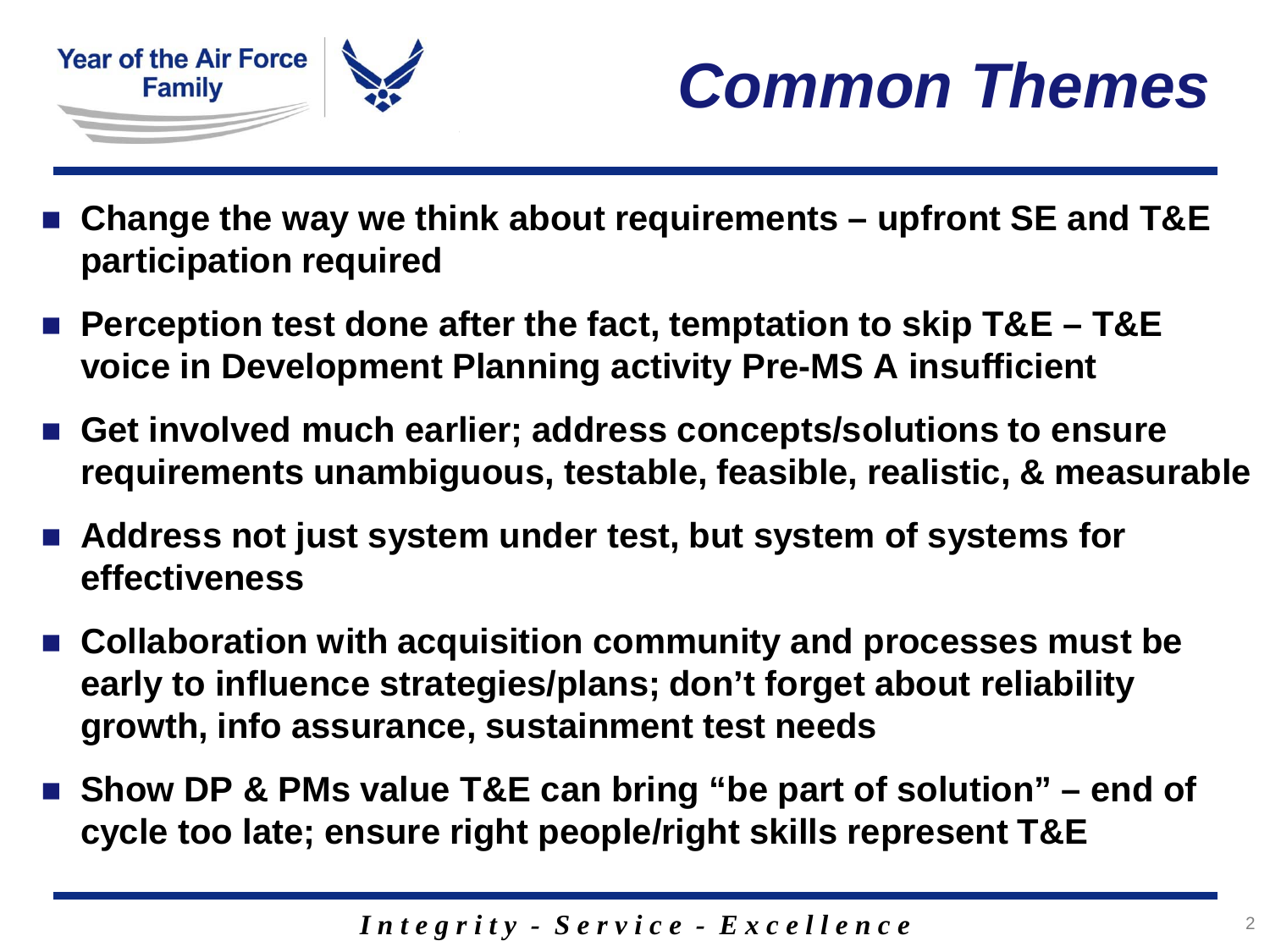

- **WSARA of 2009 mandates D,SE and D,DT&E collaboration**
	- AF response addressed SE & DT&E strengths & weaknesses
- AF has 2 key initiatives to provide for the influences of these **functional disciplines earlier in lifecycle**
	- **1. Development Planning (DP) Process**
		- Concept Characterization & Technical Description (CCTD)
	- **2. Air Force Program Support Review (AF PSR)**
		- Independent Tech Assessment for MDAP milestone reviews
- **Institutionalizing in policy and directive guidance**
	- Major 62 series (SE) policy and guidance development effort

### **T&E Influences/Integration with SE are in AF Thrust Areas**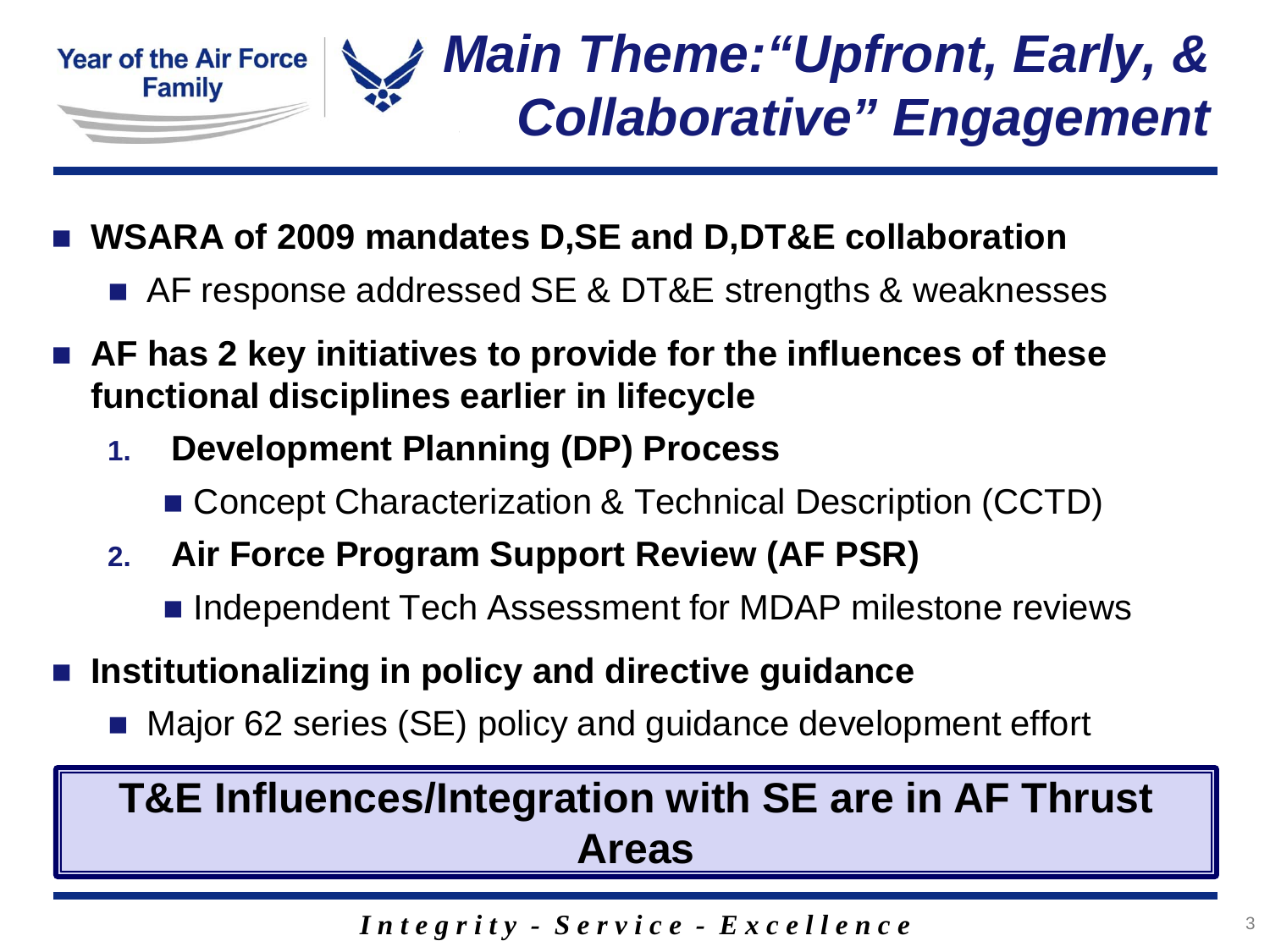

## *Early SE and T&E*

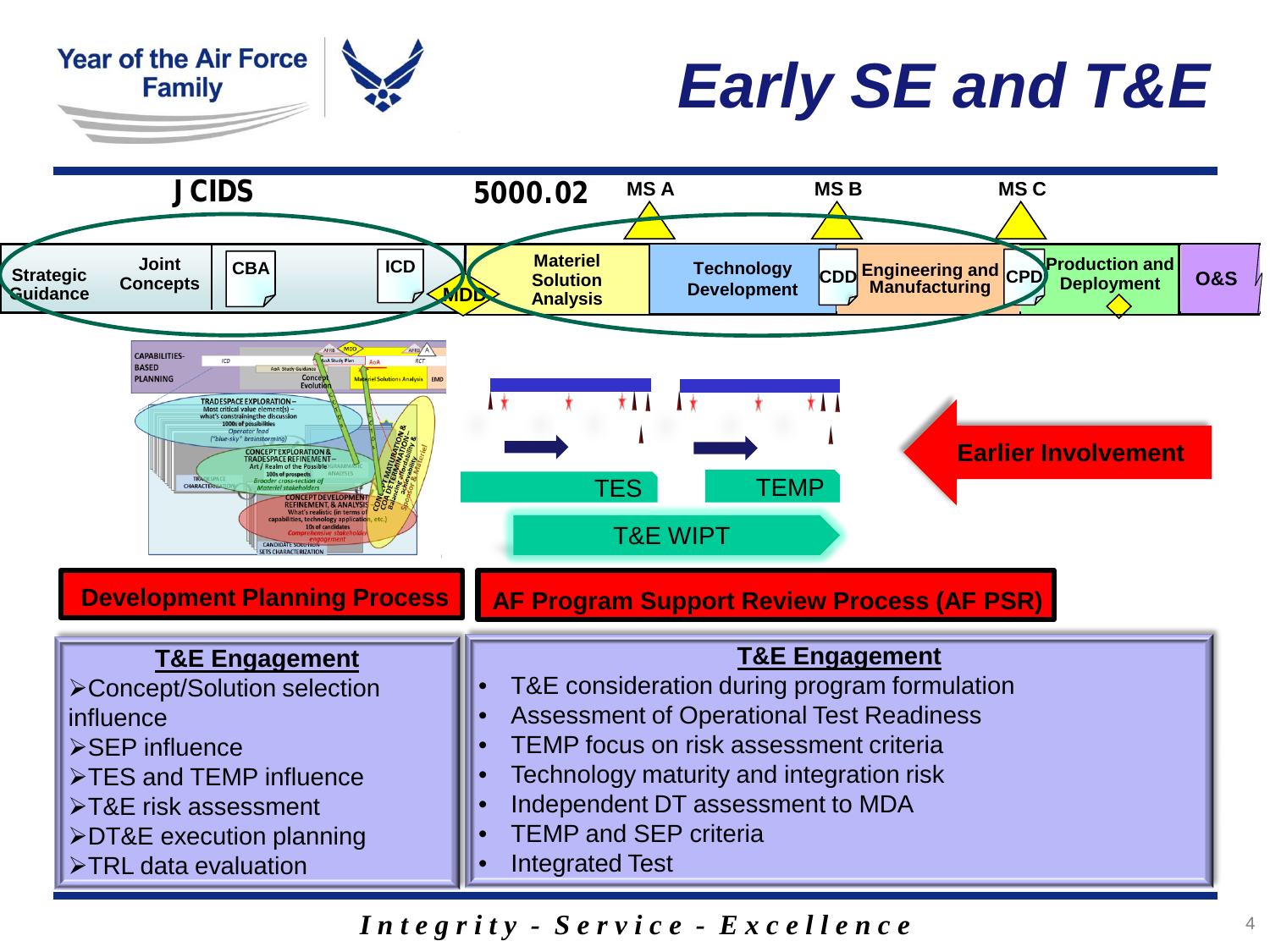## *Early SE and T&E in Development Planning*



**Year of the Air Force Family**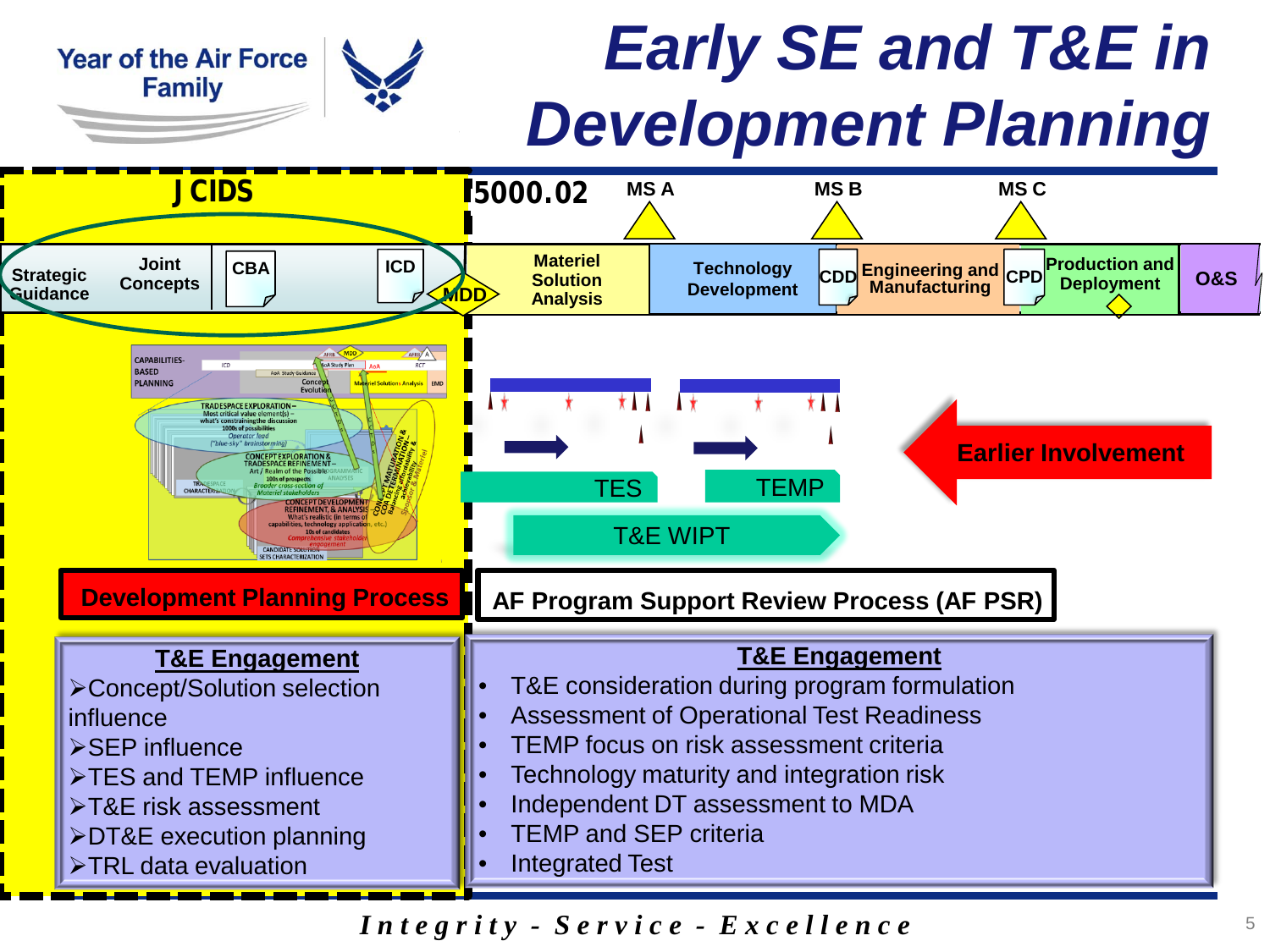### *Development Planning SE Process: T&E Engagement*



**Year of the Air Force Family**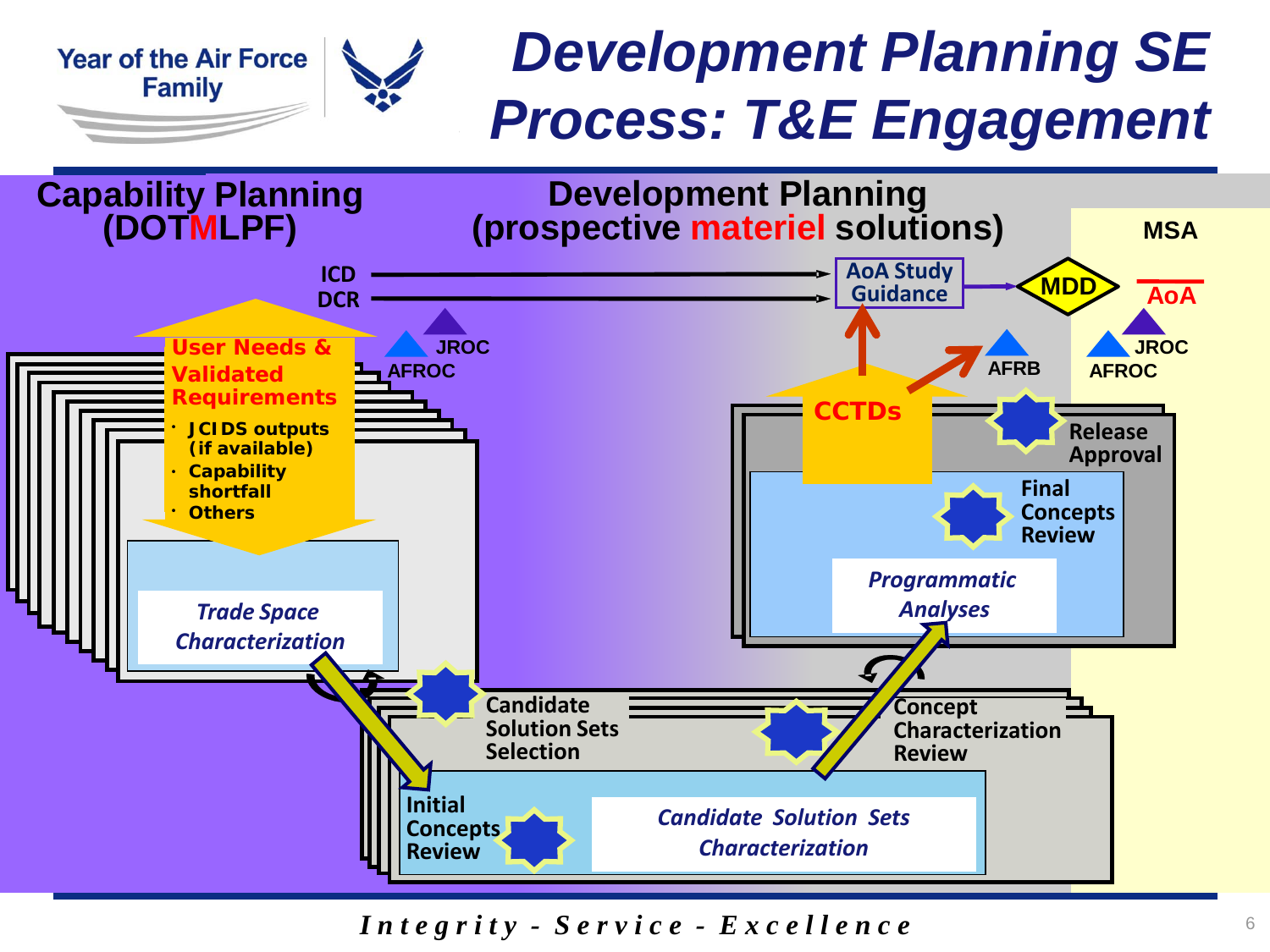

### *Concept Characterization & Technical Description (CCTD) Elements*

- **Mission / Capability Need Statement / CONOPS**
- **Concept Overview**
- **Trade Space Definition / Characterization**
- **Studies, Analyses, Experiments**
- **Concept Characterization / Design**
- **Program Characterization**
- **Risk Assessment**
- **DOTMLPF Implications**

**Major opportunities for early T&E program influence**

 **Conclusions (Capability Description; Traceability to Need Statement)**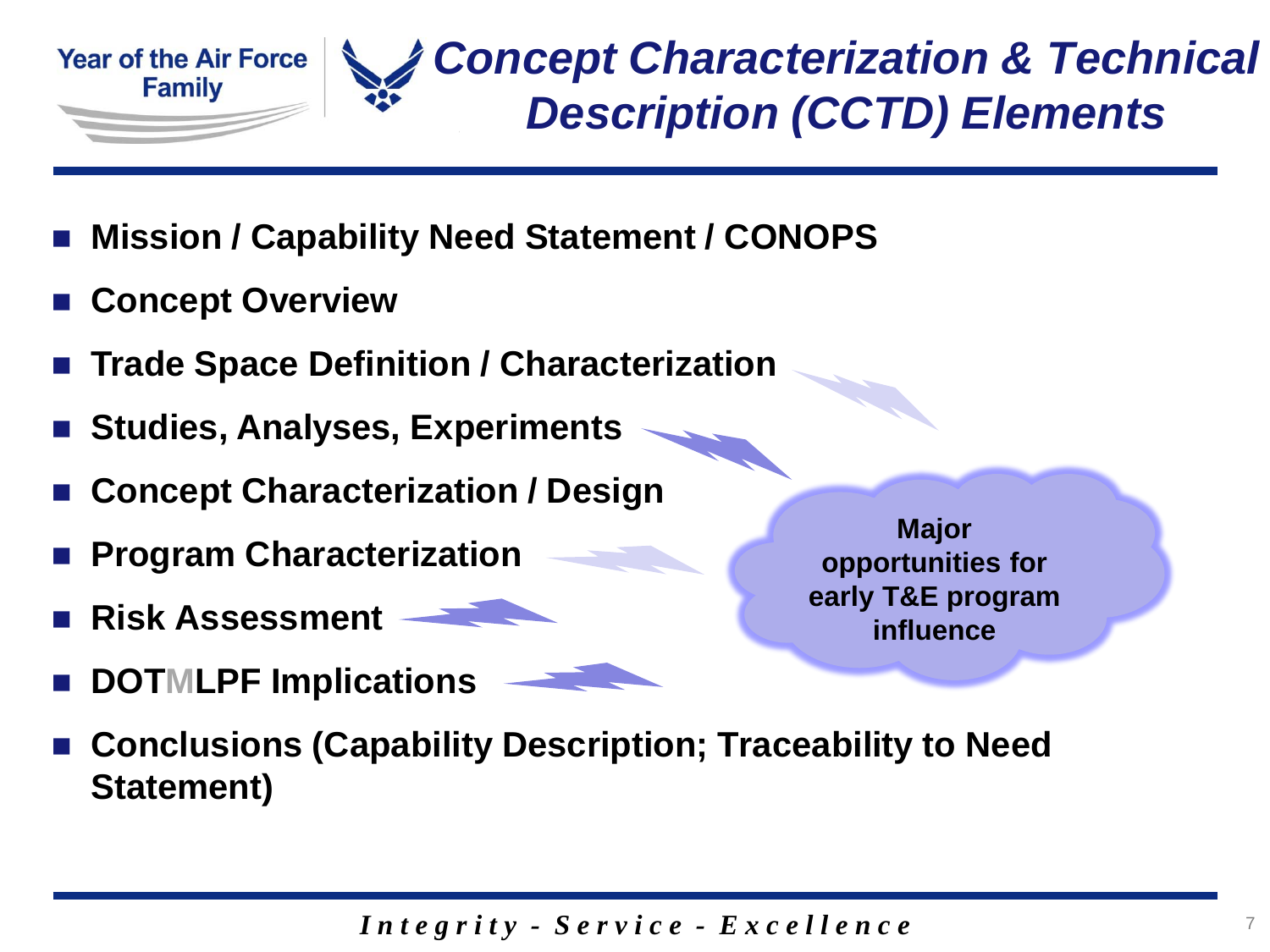### *SE and T&E in AF*  **Year of the Air Force Family** *Program Support Review*

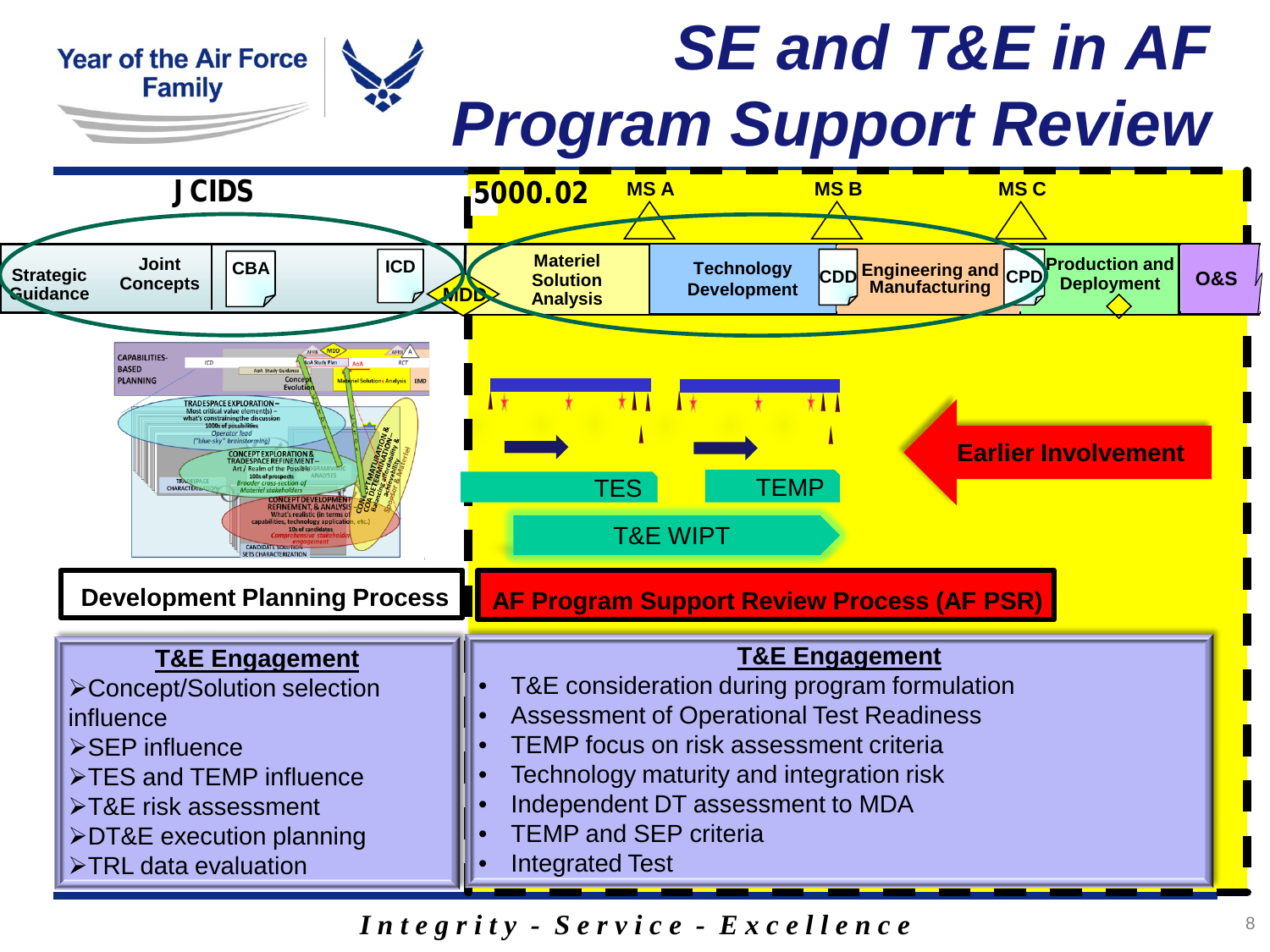

*Integrity - Service - Excellence*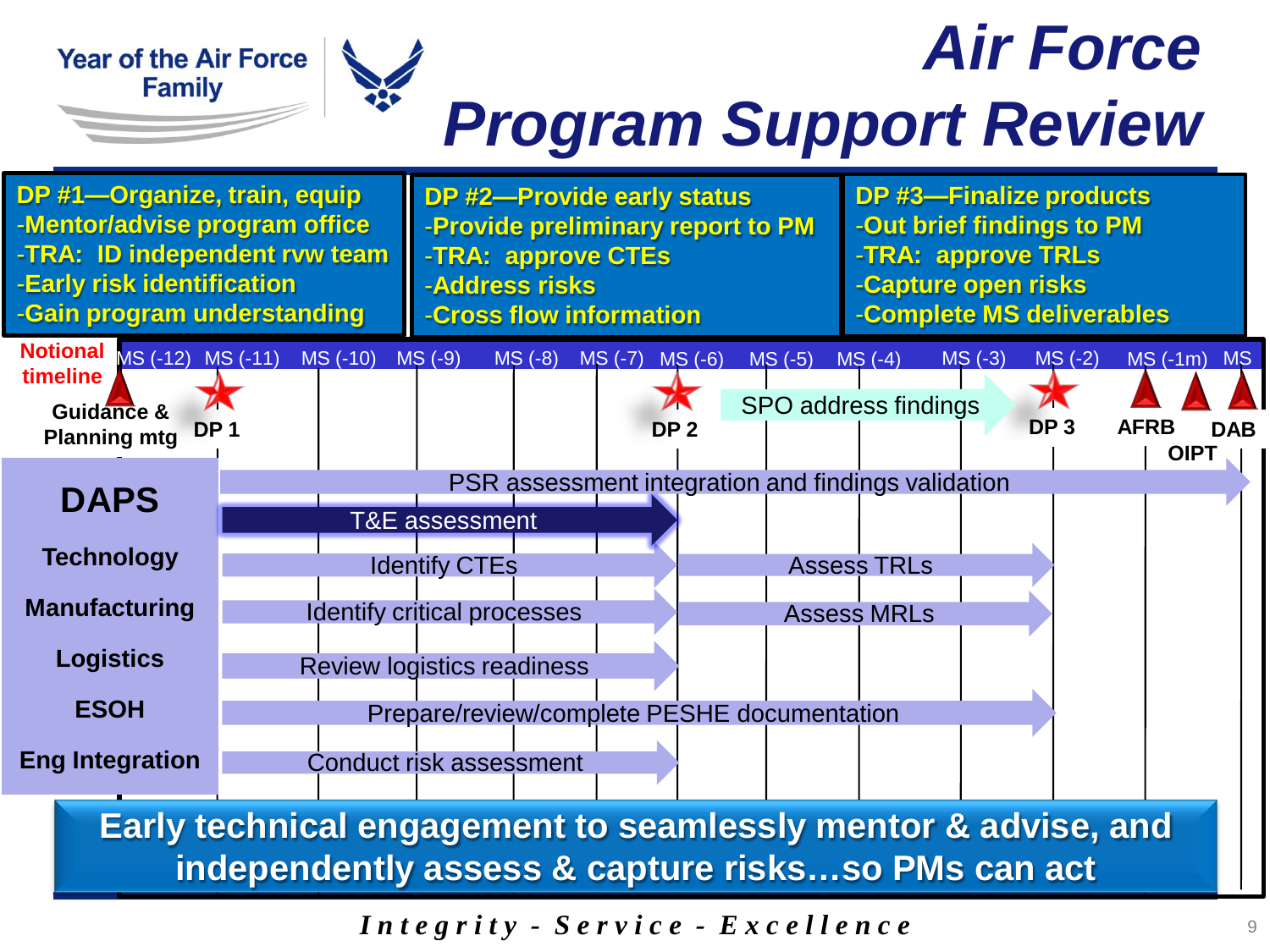*Institutionalizing—Policy*  **Year of the Air Force Age Family** *& Guidance*

#### **AFPDs**

- **61-1 Management of Science and Technology (SAF/AQR) \***
- **62-1 Engineering (SAF/AQR) \***
- 63-1/20-1 Acquisition & Sustainment Life Cycle Management (SAF/AQX)

### **AFIs**

- 10-601 Operational Capability Requirements (AF/A5R) \*\*
- **61-xx Research and Development (SAF/AQR) \***
- **62-1xx Life Cycle Engineering (SAF/AQR) \***
- 63-101 Acquisition & Sustainment Life Cycle Management (SAF/AQX) \*\*

#### **Non-directive Guidance**

- **AFPAM 63-128 Acquisition & Sustainment (SAF/AQX)**
- **Early Systems Engineering Guide (SAF/AQRE) \***
- **Development Planning Guide (AFMC/A5C) \***
- **CCTD Guide (SAF/AQRE, AFIT/SY (Center for Systems Engineering)) \***
- **AF PSR Guide (SAF/AQRE, AFMC/EN, Center ENs, SMC/EA)**

Coordinated with 99 Series,  $\begin{bmatrix} 1 & 0 & 0 \\ 0 & 1 & 0 \\ 0 & 0 & 1 \end{bmatrix}^{*}$  - update currently in coordination T&E policy

- update or first issuance in CY10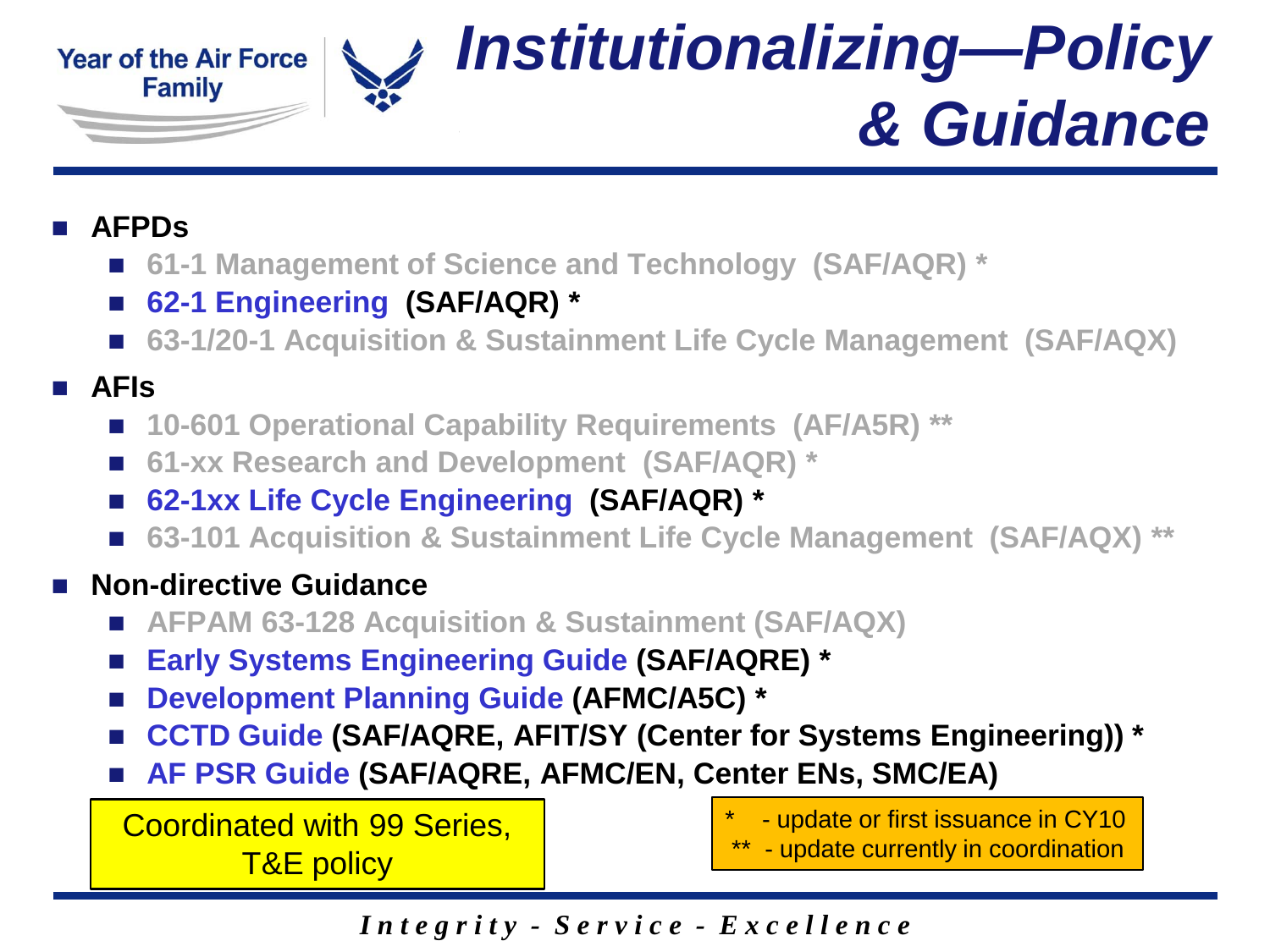



- **Resources, resources, resources – People, TDY, Time, Funding?**
- **Discipline and stability in processes developed – will we violate them?**
- Trend towards quicker/urgent fielding, quick capability delivery **short cuts likely inconsistent with discipline seeking**
- Will T&E organizations set early engagement as a priority **dedicate seasoned testers to early lifecycle planning phases?**
- Trade offs between what is enough testing and appropriate cost **for programs?**
- Do services begin to POM for this early T&E engagement, **specifically for Pre-MS A activity?**
- Develop the people, need strategic plan to attract right skills/train **workforce we have?**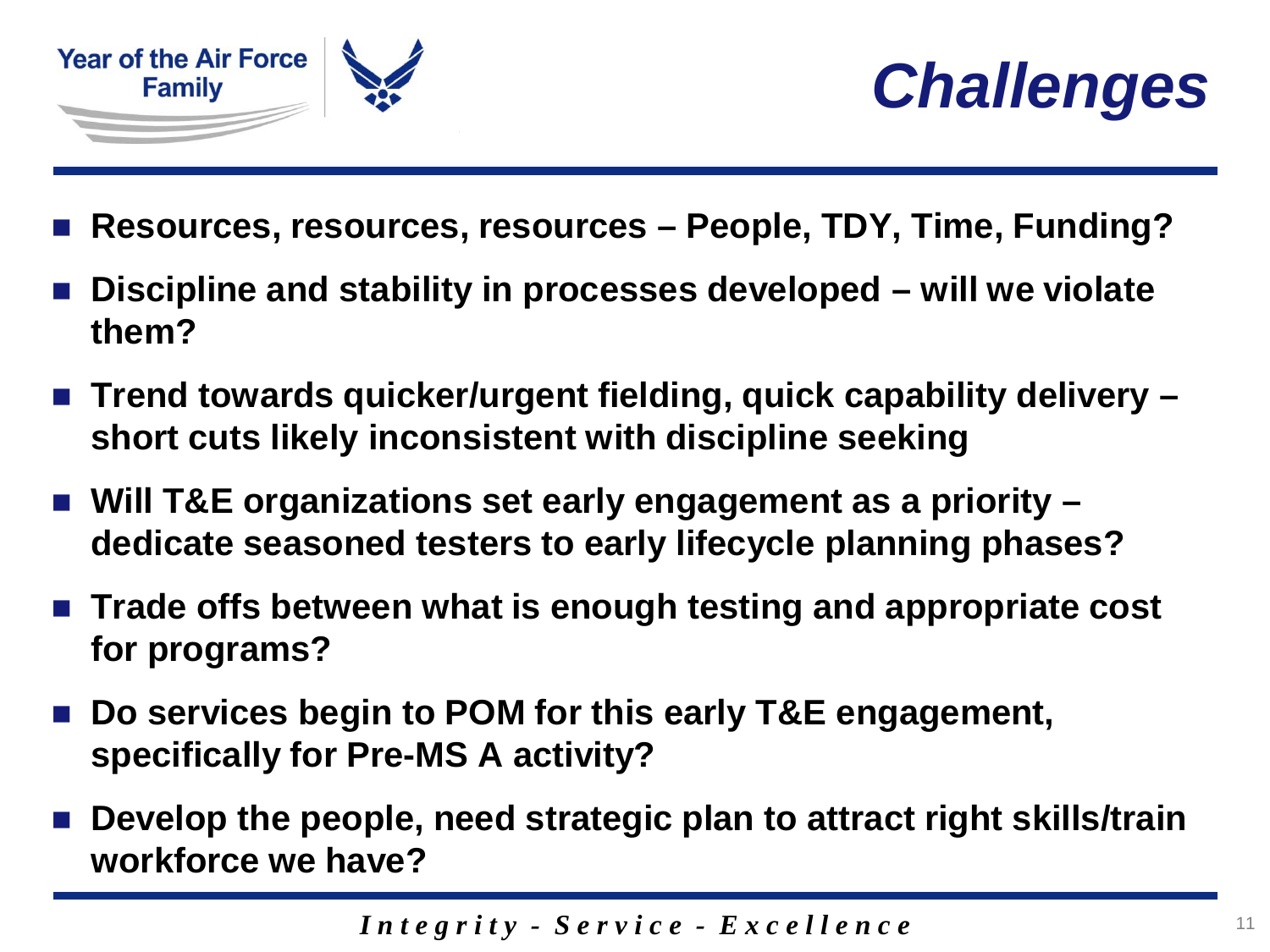



- **Development Planning (DP) Process & Air Force Program Support Review (AF PSR) Process support "upfront , early, & collaborative" involvement of SE & T&E in acquisition**
- Properly considered T&E requirements planning & influences on **concept/solution selections Pre-MDD & follow on acquisition program development strategies Post-MDD will result in improved program execution & validation**
- **Standardized processes and products are being developed and institutionalized in policy and directive guidance**
	- Major 62 series (SE) policy and guidance development effort
	- Coordinated w/ 99 series (T&E) policy